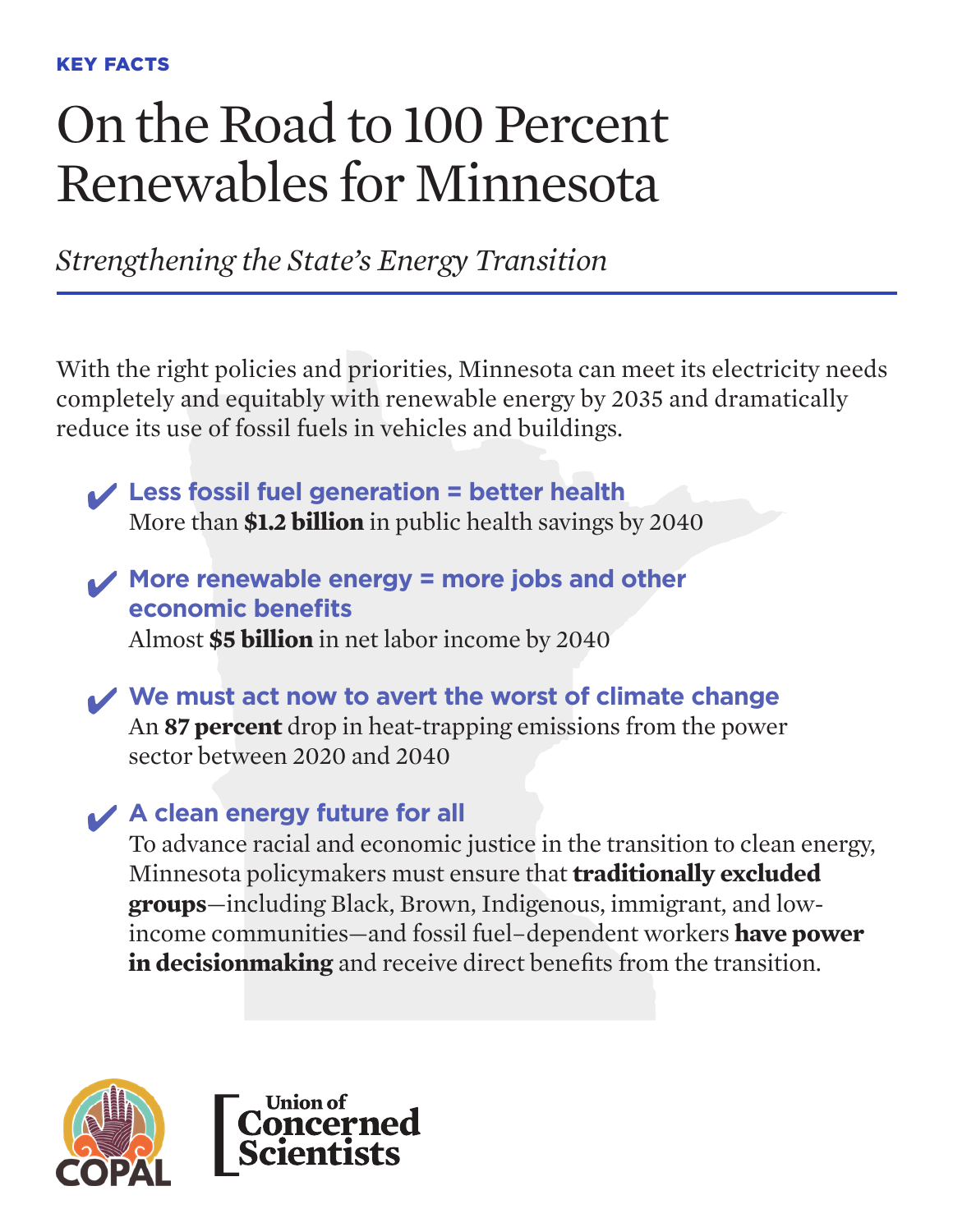### Minnesota Needs a Renewable Electricity Future—and It is Possible

Climate change already affects Minnesota, and insufficient action to address this crisis will mean more harm to the state's residents. As just one example, increases in extreme heat could put more than 535,000 outdoor workers in the state at risk of losing an average of four workdays per person each year, jeopardizing more than \$391 million in total earnings each year (UCS 2021).

To act on climate change, Minnesota must eliminate heat-trapping emissions from how the state generates electricity. It also must convert transportation, heating, and other sectors to run on carbon-free electricity instead of fossil fuels.

In considering the path forward, Minnesota must account for effects of our energy choices beyond climate change so that the benefits of cleaning our electricity grid reach everyone. Specifically, the transition to clean energy must end historic inequities that have overexposed low-income communities and communities of color to air pollution.

Recognizing the urgent need for action, in 2017 Minnesota joined the US Climate Alliance (USCA), a group of states committed to upholding the objectives of the 2015 Paris Climate Accords. New legislative proposals would update the state's target for reducing heat-trapping emissions to achieve "net zero" emissions by 2050. As the state decarbonizes its economy, the electricity sector plays a key role given the adverse climate and health consequences of burning coal, gas,<sup>1</sup> and other fossil fuels to generate electricity and given the importance of electrifying heating and transportation. Just last year, Governor Tim Walz proposed a 100 percent clean energy standard to require all electric utilities in Minnesota to use only carbon-free energy resources by 2040.

The Union of Concerned Scientists partnered with COPAL, a local environmental justice group, to explore potential pathways to reach 100 percent renewable electricity in Minnesota on a timely basis. Using the Regional Energy Deployment System (ReEDS) electricity model from the National Renewable Energy Laboratory, we examined how a portfolio of resources under a strengthened renewable electricity standard (RES) could meet all of the state's electricity needs by 2035. Our "100% RES" scenario also modeled high levels of electrification as the state works to meet its overall climate goals, given the need to decarbonize sectors like transportation and heating. In addition, we partnered with the research nonprofit Greenlink Analytics to assess how a transition to renewable energy most directly affects everyday lives, in terms of changes in public health, jobs, and household energy bills.

## **A Faster Move to Renewable Electricity Brings Many Benefits**

#### **Energy Capacity and Generation**

Under current policies and plans—the "No New Policy" scenario in our analysis—the state has about 3 gigawatts (GW) of wind capacity in 2040, producing about 10,200 gigawatt-hours (GWh) in that year; 7.2 GW of solar produces about 13,100 GWh. Wind and solar go from 26 percent of the state's electricity generation in 2020 to 67 percent in 2040. However, that increase does not displace all fossil fuel generation. While coal generation disappears, electricity from gas remains at 21 percent of its 2020 total.

By building out wind, solar, and batteries for energy storage more aggressively, Minnesota can meet 100 percent of its electricity consumption with renewable energy by 2035, even with high electrification. By 2040, the 100% RES scenario yields almost 13 GW of wind, more than 13 GW of solar, and 6 GW of batteries. These wind and solar resources produce 50,300 GWh and 24,400 GWh in that year, respectively, going from 26 percent of electricity supply in 2020 to 82 percent by 2040—thus meeting growth in electricity demand (Figure 1).

While renewable resources meet all of Minnesota's electricity consumption needs in the 100% RES scenario, gas plants continue operating. This is because the Midwest power grid, like grids in much of the United States, is interconnected across states and power is exported across state lines.

To better reflect how Minnesota might achieve its goals for carbon reduction, we also modeled a "Restricted Fossil Fuel"



*As Minnesota decarbonizes its economy, the electricity sector plays a key role given the adverse climate and health consequences of fossil fuel–fired power plants (such as the coal-fired Sherco plant in Becker, one of the state's most polluting facilities). Our modeling research shows that Minnesota can meet 100 percent of its electricity needs by 2035 using renewable resources.*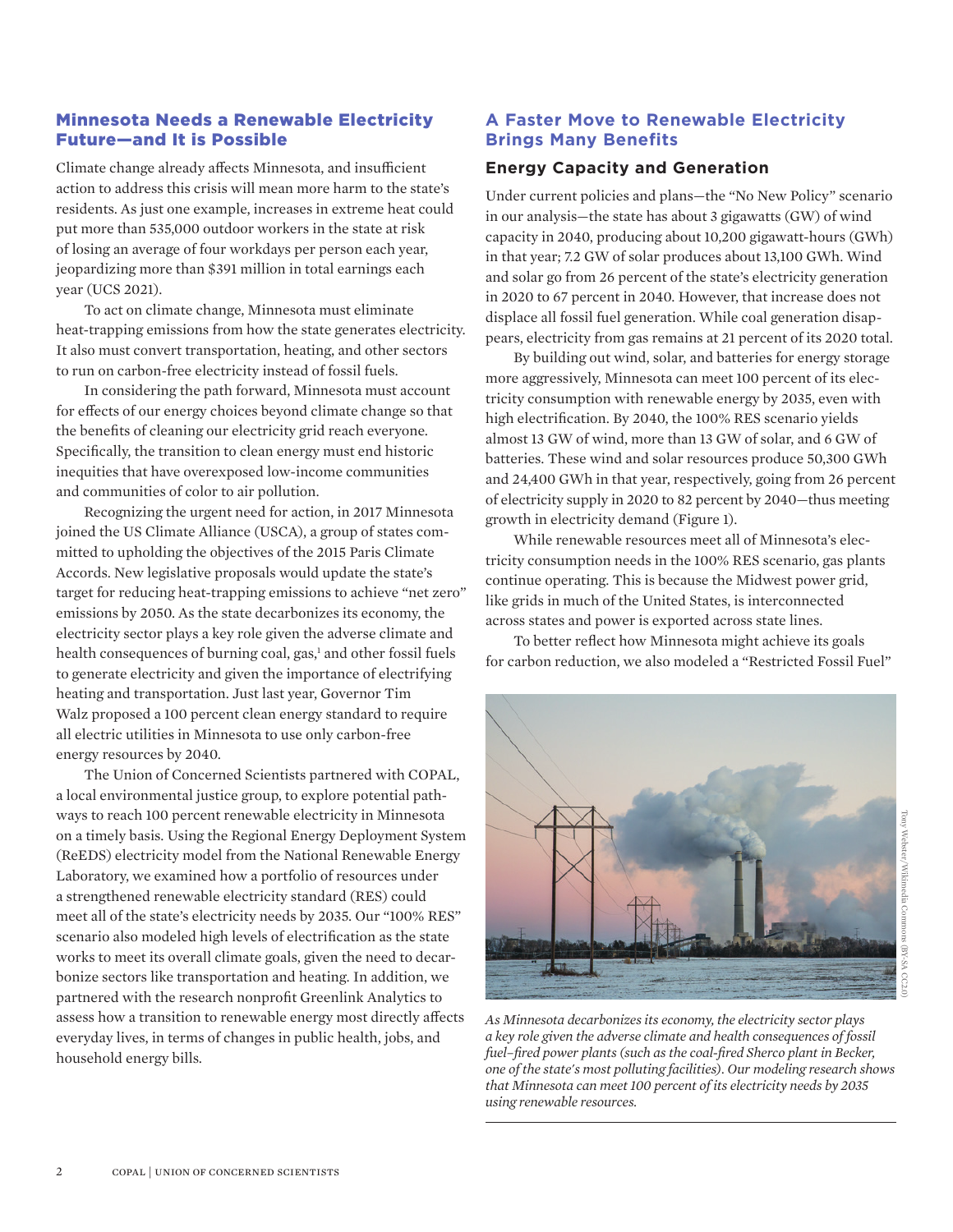# FIGURE 1. Minnesota Electricity Generation in Three Scenarios, 2020–2040



*While coal generation declines under the No New Policy and 100% RES scenarios, the 100% RES leads to much more wind and solar power. The Restricted Fossil Fuel scenario leads to even greater growth in renewable energy and avoids dangerous overreliance on gas.*

Notes: "Solar" includes utility scale and distributed solar. "Gas" includes combinedcycle and combustion turbine. "Other" includes hydro, landfill gas, oil-gas-steam, and Canadian imports.

# TABLE 1. Health Benefits from a Renewable Energy Transition in Minnesota

| <b>Health Impact</b>    | <b>Cumulative Avoided Numbers,</b><br>2022-2040 |
|-------------------------|-------------------------------------------------|
| <b>Premature Deaths</b> | 80-180                                          |
| Asthma Exacerbations    | 2.260                                           |
| Lost Workdays           | 10,600                                          |

scenario, which included restricting the construction of new combined-cycle, gas-fired plants. This scenario eliminates the model's construction of a new gas plant in Minnesota in 2040, slightly decreases wind to just under 12 GW, and increases solar to about 17 GW by 2040. Minnesota would need to retire some existing gas plants remaining at that point to fully eliminate emissions from the power sector.

### **Public Health Benefits**

Replacing electricity generated by burning fossil fuels with renewable electricity in the 100% RES scenario reduces the amount of air pollution that power plants and vehicles emit, such as sulfur dioxide  $(SO_2)$ , nitrogen oxides  $(NO_x)$ , particulate matter, and mercury and other toxic pollutants. Improvements in air quality yield substantial health benefits, including reductions in lung and heart ailments, asthma, diabetes, and developmental problems in children. The avoided health impacts from the electricity sector alone would save Minnesota more than \$1.2 billion<sup>2</sup> in public health costs between 2022 and 2040, largely due to eliminating  $SO<sub>2</sub>$  and reducing carbon dioxide  $(CO<sub>2</sub>)$  and NO<sub>x</sub> pollution from power plants (Table 1).

#### **Emissions Reductions**

Cleaning up the power sector can decrease emissions of  $CO<sub>2</sub>$ . While emissions from Minnesota's power sector will likely decline under current plans to retire coal plants in the No New Policy scenario, the reductions leading up to 2035 are faster and greater in the 100% RES scenario (Figure 2, p. 4). Limiting the construction of new gas-fueled plants while simultaneously transitioning to 100 percent renewable energy in the Restricted Fossil Fuel scenario produces even better results. By contrast, pushing for electrification without a strong focus on decarbonization (an "Electrification Without Decarbonization" scenario) increases  $CO<sub>2</sub>$  emissions significantly after 2030.

#### **Economic Benefits**

The 100% RES scenario yields significant economic benefits, with substantial net growth in three key economic categories above those under the No New Policy scenario.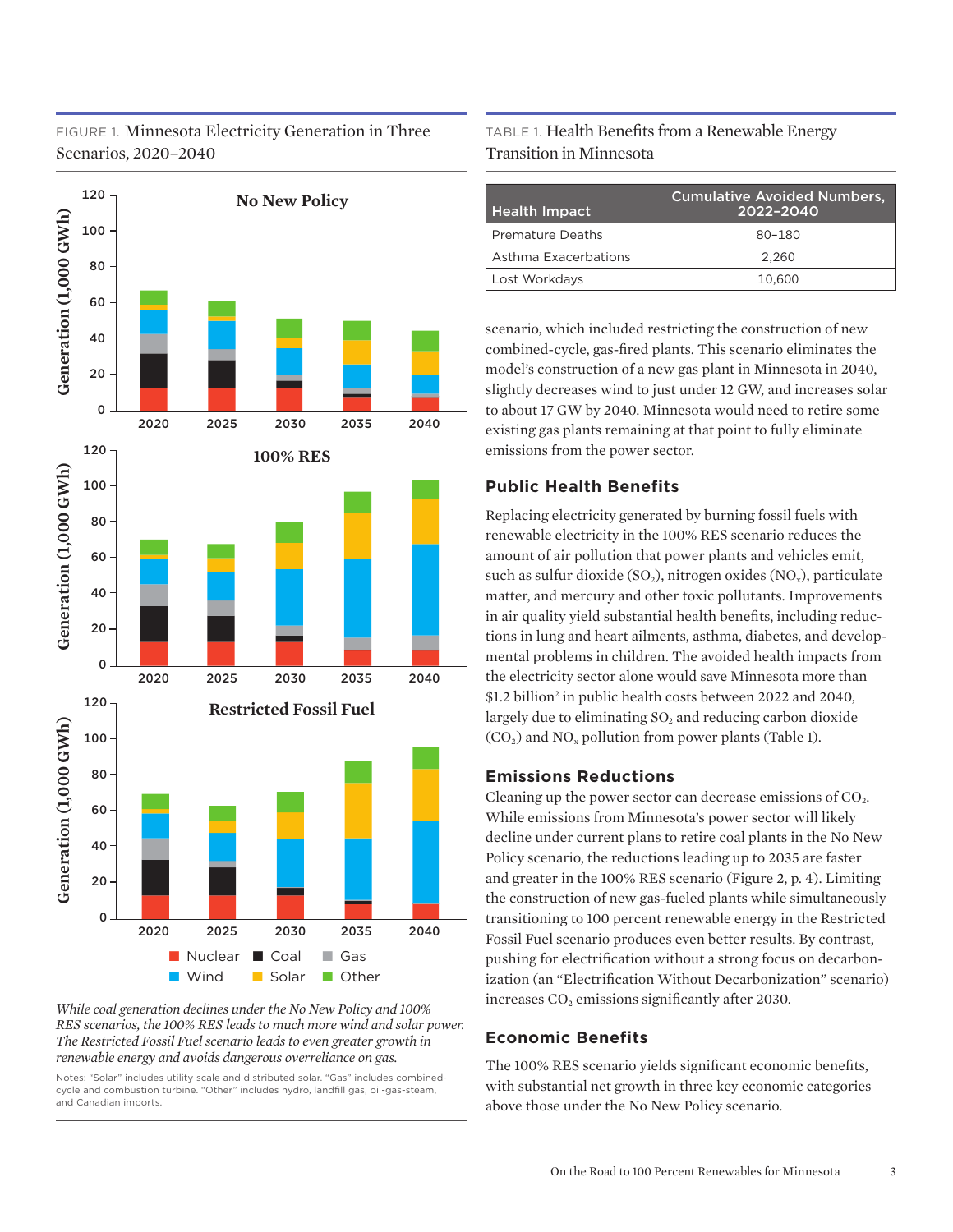FIGURE 2. Carbon Dioxide Emissions in Four Scenarios, 2020–2040



*Avoiding construction of new gas plants and moving to 100 percent renewables under the Restricted Fossil Fuel scenario keeps Minnesota's electricity sector CO2 emissions trending toward near-zero, even with high electrification of the transportation and building sectors.*

- **Jobs:** Minnesota gains more than *160,000 additional job-years*—meaning more than 40,000 additional jobs3 in the construction or installation of new power capacity, chiefly wind and solar, by 2040. Thousands of additional jobs are created in most years, offsetting by far any jobs lost in retiring fossil fuel power plants.<sup>4</sup>
- **Labor Income:** Cumulatively, labor income in Minnesota increases *\$4.9 billion* more by 2040. Labor income includes wages and salaries, benefits, and payroll taxes, as well as income earned by self-employed individuals and unincorporated business owners.
- **Gross Domestic Product (GDP):** The jobs increase fuels *\$10.4 billion* in additional growth of the state GDP by 2040.

#### **Affordability**

Consumers must be able to afford a renewable energy transition. One key metric is "energy burden," the percentage of income a household or individual spends on electricity and gas. Based on considering only electricity and gas expenses, the average residential energy burden across the state rises from 4.0 percent in 2020 to 4.8 percent in 2040 in the 100% RES scenario, compared with 4.6 percent in the No New Policy scenario. Yet the strong electrification push in the 100% RES scenario brings substantial savings from reduced gasoline use for households switching to

electric vehicles, as well as savings from reduced propane use for households adopting electric heat pumps; the energy-burden calculation in our modeling did not reflect those benefits.

### Recommendations: Ensuring a Just and Equitable Energy Transition

Minnesota, like other states that pledge to reduce carbon emissions, has technically feasible and highly beneficial paths to achieving 100 percent renewable energy. A transition away from fossil fuels can yield cleaner air, better health, and more jobs. However, the outcomes can be unequitable if Minnesota does not implement the transition with care. We must ensure that everyone reaps the benefits and that the transition does not perpetuate historic inequities in the energy sector.

Here are key recommendations as Minnesota moves away from fossil fuels and toward renewable energy, improves affordability for low- and moderate-income households, and ensures good decisionmaking throughout:

**Target reductions in power plant pollution.** State policy should prioritize reducing pollution in already overburdened communities, deter new investments in the infrastructure for fossil fuel power, and avoid dangerous overreliance on gas. For example, Minnesota regulators should require utilities to analyze renewables, battery storage, and other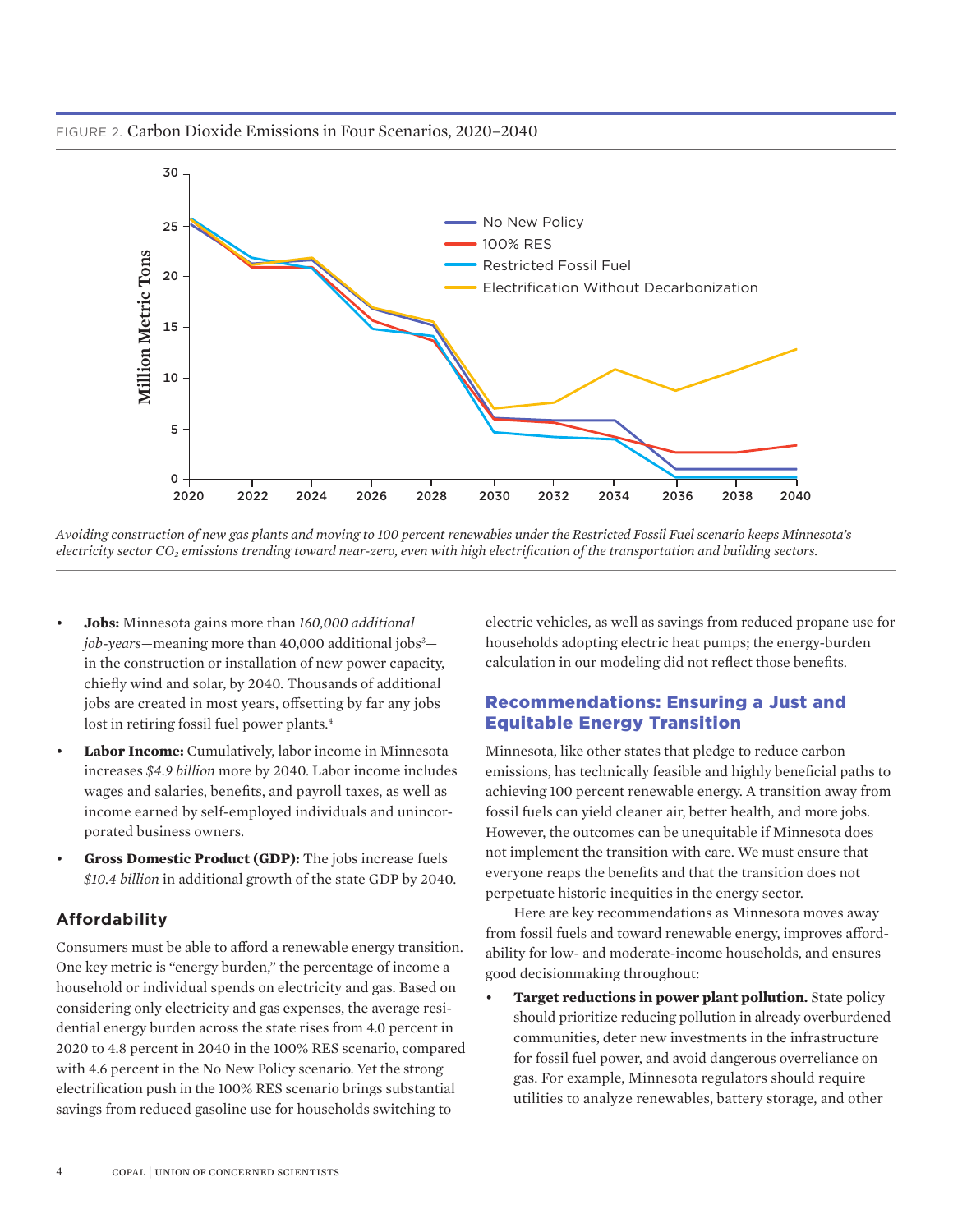cleaner options fully before allowing any new gas plants to be constructed.

- **Promote just transitions for fossil fuel workers and frontline communities.** As fossil fuel power plants close such as several planned retirements of coal plants owned by Xcel Energy and Minnesota Power—job training, income support, and incentives for responsibly siting infrastructure for clean energy and manufacturing at former fossil fuel sites will be key to a successful transition for workers and fossil fuel–dependent communities.
- **Directly invest in communities to increase clean energy.** State policies should promote direct investments in expanding rooftop and community solar, energy efficiency, and the electrification of transportation and heating, with a priority on investments in historically underserved people and communities.
- **Reduce energy burdens.** The move to clean energy will likely reduce average residential energy costs in most or all years compared with the No New Policy scenario, but, without due attention, it could increase energy burdens for low- and moderate-income households at some points. Unequal access to energy efficiency, rooftop solar, and other clean energy strategies could keep low- and moderateincome households from enjoying reduced energy costs. Minnesota should ensure that costs incurred by electric utilities for clean energy—and legacy costs spread over declining numbers of gas users (Dyson, Glazer, and Tepin 2019)—are addressed through either targeted energy rates or statewide policies, including energy-efficiency measures to reduce consumption.
- **Develop workforce programs and entrepreneurship initiatives in renewable energy to foster high-quality, good-paying jobs.** The state must strive to advance a diverse, equitable, and inclusive workforce in clean energy industries. Everyone should be able to participate in and benefit from growth in the many sectors of the industry. In Illinois, for example, the 2021 Climate and Equitable Jobs Act provides for several workforce hubs across the state to expand access to quality jobs and economic opportunities, particularly for economically disadvantaged communities; it also mandates an incubator program to provide statewide training, mentorship, and recruitment opportunities for small clean energy businesses and contractors (Collingsworth 2021).
- **Ensure that frontline communities have power in decisionmaking.** Legislators and entities like the Minnesota Public Utilities Commission and the Minnesota Pollution Control Agency must continue working to improve



*Members of COPAL joined local advocates and community members to protest a proposed oil pipeline expansion in Minnesota over threats to Indigenous treaty rights and ecosystems. The state can reduce its reliance on oil and other fossil fuels—and their associated impacts—by investing aggressively in renewable energy, battery energy storage, and electrification.*

equitable treatment and meaningful involvement in decisionmaking.

- **Target transmission additions and "non-wires" alternatives at reducing reliance on urban-based fossil fuel plants.** Responsibly sited electric transmission and nonwires alternatives, such as distributed generation, energy storage, and energy efficiency, are needed to expand renewable electricity, accelerate the closure of fossil plants, and mitigate the harms in communities most exposed to power plant pollution. Legislators and other state leaders should enact policies that promote equitable siting while advancing clean energy.
- **Ensure sustainable and responsible life cycles for clean energy technologies.** Minnesota should encourage responsible supply chains, incentivize the use of local manufacturers of renewable equipment, and enact policies to require recycling and reuse opportunities and make them available statewide.
- **Support strong federal policies.** State leaders should advocate for a strong national clean energy standard to accelerate decarbonization in *all* states and drive a swift transition to a clean, carbon-free electricity system.

*This fact sheet is part of a multi-state analysis of the potential effects of bold clean energy action by leadership states. Learn more at www.ucsusa.org/resources/road-100-percent-renewables.*